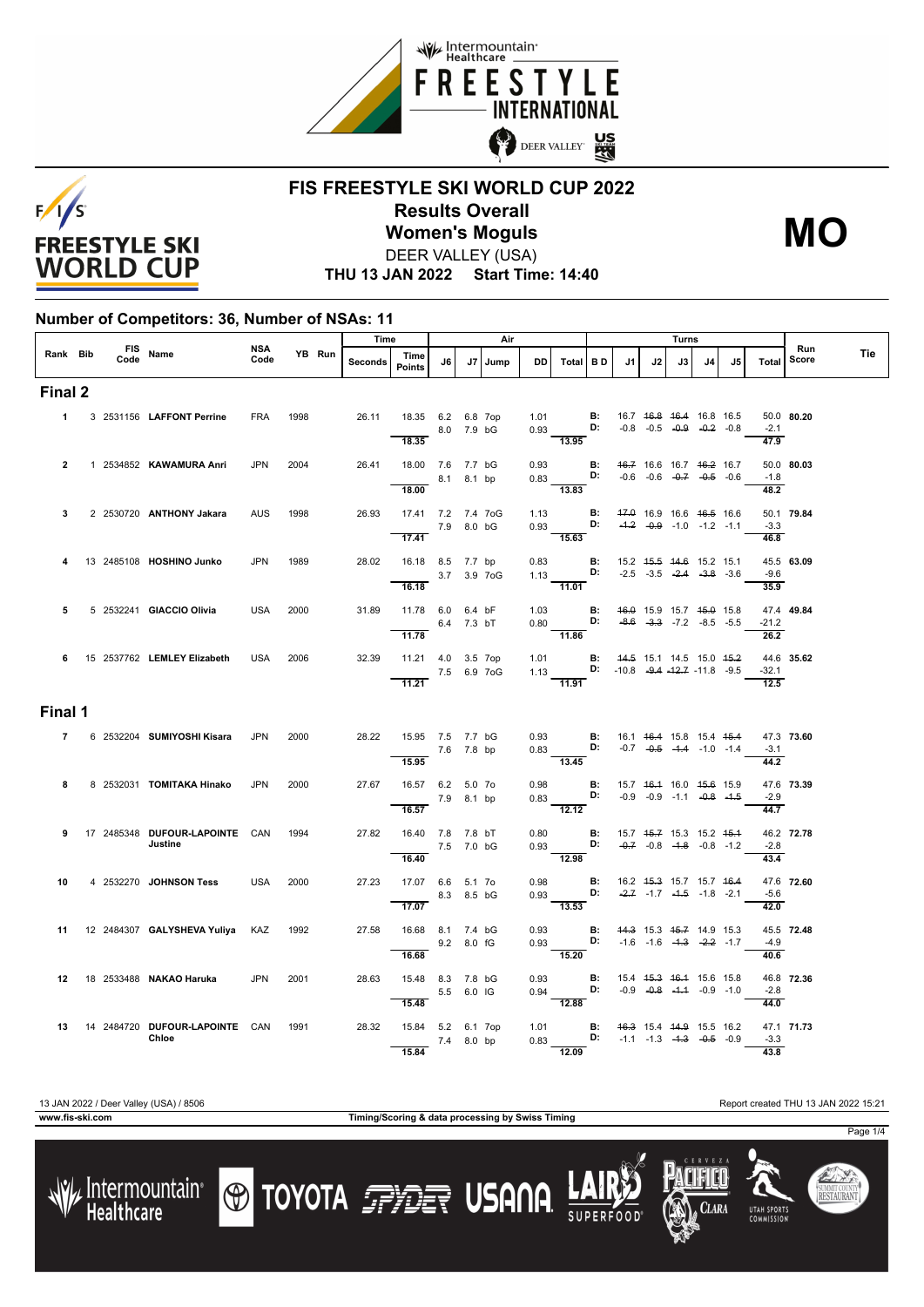



#### **FIS FREESTYLE SKI WORLD CUP 2022 Results Overall** DEER VALLEY (USA) **Women's Moguls MO**

**THU 13 JAN 2022 Start Time: 14:40**

|          |                    |                                            |             |      |        | Time    |                                |                    | Air        |         | Turns        |                                                                                                                                  |                 |                                               |                                                                |    | Run         |    |                 |            |     |
|----------|--------------------|--------------------------------------------|-------------|------|--------|---------|--------------------------------|--------------------|------------|---------|--------------|----------------------------------------------------------------------------------------------------------------------------------|-----------------|-----------------------------------------------|----------------------------------------------------------------|----|-------------|----|-----------------|------------|-----|
| Rank Bib | <b>FIS</b><br>Code | Name                                       | NSA<br>Code |      | YB Run | Seconds | Time<br><b>Points</b>          | J6                 |            | J7 Jump | DD           | Total BD                                                                                                                         |                 | J1                                            | J2                                                             | J3 | J4          | J5 | Total           | Score      | Tie |
| 14       |                    | 7 2532040 YANAGIMOTO Rino                  | <b>JPN</b>  | 2000 |        | 26.91   | 17.44                          | 6.5<br>7.8 8.0 7op | 6.2 bp     |         | 0.83<br>1.01 |                                                                                                                                  | <b>B:</b><br>D: |                                               | 45.7 15.5 43.8 15.0 14.6<br>$-3.7$ $-2.4$ $-4.5$               |    | $-4.5 -2.6$ |    | $-10.8$         | 45.1 64.98 |     |
| 15       |                    | 11 2531373 <b>SOAR Hannah</b>              | <b>USA</b>  | 1999 |        | 26.99   | 17.44<br>17.35 3.8 3.5 7op     |                    |            |         | 1.01         | 13.24                                                                                                                            | В:<br>D:        | 16.0 15.8 15.7 44.9 46.0                      | $-4.9$ $-2.5$ $-6.2$ $-6.8$ $-6.4$                             |    |             |    | 34.3<br>$-17.5$ | 47.5 58.28 |     |
|          |                    |                                            |             |      |        |         | 17.35                          | 8.0 7.6 bG         |            |         | 0.93         | 10.93                                                                                                                            |                 |                                               |                                                                |    |             |    | 30.0            |            |     |
| 16       |                    | 9 2534962 OWENS Kai                        | USA         | 2004 |        | 44.76   | 0.00 2.2 1.5 7op               | 7.0 8.3 7oG        |            |         |              | 1.01 <b>B:</b> 16.0 45.5 15.5 16.0 46.4<br>1.13 <b>D:</b> $-10.2$ $-8.4$ $-11.4$ $-14.2$ $-10.5$                                 |                 |                                               |                                                                |    |             |    | $-32.1$         | 47.5 25.90 |     |
|          |                    |                                            |             |      |        |         | 0.00                           |                    |            |         |              | 10.50                                                                                                                            |                 |                                               |                                                                |    |             |    | 15.4            |            |     |
|          | Qualification      |                                            |             |      |        |         |                                |                    |            |         |              |                                                                                                                                  |                 |                                               |                                                                |    |             |    |                 |            |     |
|          |                    | 17 16 2531523 BROWN Berkley                | CAN         | 2000 |        | 30.83   | 12.99 7.6 7.0 bG               |                    |            |         |              |                                                                                                                                  |                 |                                               |                                                                |    |             |    |                 | 44.8 66.39 |     |
|          |                    |                                            |             |      |        |         | 12.99                          | 8.8 9.1 fT         |            |         |              | 0.93 <b>B</b> : 14.3 15.3 <del>15.4 14.3</del> 15.2<br>0.84 <b>D:</b> -2.0 -4.6 -2.0 - <del>2.5</del> -1.7<br>$\overline{14.30}$ |                 |                                               |                                                                |    |             |    | $-5.7$<br>39.1  |            |     |
| 18       |                    | 20 2533204 SCHWINGHAMMER                   | CAN         | 2001 |        | 29.16   | 14.88 3.9 3.9 bG               |                    |            |         | 0.93         |                                                                                                                                  |                 | <b>B:</b> 15.4 <del>15.8 14.9</del> 14.9 15.3 |                                                                |    |             |    |                 | 45.6 66.03 |     |
|          |                    | Maia                                       |             |      |        |         | 14.88                          | 7.8 6.8 fT         |            |         | 0.84         | <b>D:</b> $-1.4$ $-0.6$ $-1.6$ $-1.9$ $-1.2$<br>9.75                                                                             |                 |                                               |                                                                |    |             |    | $-4.2$<br>41.4  |            |     |
| 19       |                    | 28 2534251 HOGG Kasey                      | <b>USA</b>  | 2003 |        | 30.02   | 13.91 5.6 5.9 7op              |                    |            |         | 1.01         | D:                                                                                                                               |                 | <b>B:</b> 14.8 15.2 <del>16.0</del> 14.5 15.3 |                                                                |    |             |    |                 | 45.3 65.39 |     |
|          |                    |                                            |             |      |        |         | 13.91                          | 6.7 7.9 bG         |            |         | 0.93         | $\overline{12.58}$                                                                                                               |                 |                                               | $-2.3$ $-4.6$ $-2.4$ $-1.9$ $-2.2$                             |    |             |    | $-6.4$<br>38.9  |            |     |
| 20       |                    | 31 2532509 WEESE Sophie                    | <b>GER</b>  | 1999 |        | 29.50   | 14.50 5.8 6.9 bp               |                    |            |         | 0.83         |                                                                                                                                  |                 | <b>B:</b> 14.3 44.8 13.8 43.4 14.2            |                                                                |    |             |    |                 | 42.3 63.53 |     |
|          |                    |                                            |             |      |        |         | 6.9 6.6 bG                     |                    |            |         |              | 0.93 <b>D:</b> $-1.5$ $-1.5$ $-1.8$ $-1.4$ $-2.4$                                                                                |                 |                                               |                                                                |    |             |    | $-4.8$          |            |     |
|          |                    |                                            |             |      |        |         | 14.50                          |                    |            |         |              | 11.53                                                                                                                            |                 |                                               |                                                                |    |             |    | 37.5            |            |     |
| 21       |                    | 19 2529064 KAUF Jaelin                     | <b>USA</b>  | 1996 |        | 29.11   | 14.94 3.3 3.9 bG               |                    |            |         | 0.93         | D:                                                                                                                               | <b>B:</b>       |                                               | 15.1 45.7 14.3 43.3 14.9<br>$-4.4$ $-1.8$ $-2.1$ $-2.5$ $-1.6$ |    |             |    | $-5.5$          | 44.3 62.88 |     |
|          |                    |                                            |             |      |        |         | 14.94                          | 6.2 7.8 bp         |            |         | 0.83         | 9.14                                                                                                                             |                 |                                               |                                                                |    |             |    | 38.8            |            |     |
| 22       |                    | 29 2530274 CABROL Camille                  | <b>FRA</b>  | 1997 |        | 31.30   | 12.45 4.3 4.9 bp               |                    |            |         | 0.83         |                                                                                                                                  | <b>B:</b>       | 44.5 14.6 44.9 14.9 14.7                      |                                                                |    |             |    |                 | 44.2 62.48 |     |
|          |                    |                                            |             |      |        |         | 7.2 7.7 bG                     |                    |            |         | 0.93         |                                                                                                                                  |                 | D: $-2.3$ $-1.8$ $-4.4$ $-1.2$ $-1.9$         |                                                                |    |             |    | $-4.9$          |            |     |
|          |                    |                                            |             |      |        |         | 12.45                          |                    |            |         |              | 10.73                                                                                                                            |                 |                                               |                                                                |    |             |    | 39.3            |            |     |
| 23       |                    | 22 2529730 ASH Sophie                      | <b>AUS</b>  | 1996 |        | 30.67   | 13.17 4.1 3.8 bG               |                    |            |         | 0.93         |                                                                                                                                  | D:              | <b>B:</b> 14.8 45.2 14.9 14.6 43.8            | $-0.9$ $-1.5$ $-1.8$ $-1.8$ $-1.0$                             |    |             |    | $-4.3$          | 44.3 62.00 |     |
|          |                    |                                            |             |      |        |         | $\overline{13.17}$             | 6.0 6.9 bT         |            |         | 0.80         | 8.83                                                                                                                             |                 |                                               |                                                                |    |             |    | 40.0            |            |     |
| 24       |                    | 36 2532819 WEESE Hanna                     | GER         | 2001 |        | 30.33   | 13.55 4.5 3.9 bG               |                    |            |         | 0.93         |                                                                                                                                  | <b>B:</b>       |                                               | 45.0 14.5 13.5 43.2 14.6                                       |    |             |    |                 | 42.6 60.86 |     |
|          |                    |                                            |             |      |        |         |                                | 7.0 7.0 bp         |            |         | 0.83         | 9.71                                                                                                                             | D:              |                                               | $-0.9$ $-1.8$ $-1.6$ $-1.6$ $-2.0$                             |    |             |    | $-5.0$          |            |     |
|          |                    |                                            |             |      |        |         | 13.55                          |                    |            |         |              |                                                                                                                                  |                 |                                               |                                                                |    |             |    | 37.6            |            |     |
| 25       |                    | 25 2530540 GERKEN SCHOFIELD GBR<br>Makayla |             | 1999 |        | 31.18   | 12.59 6.5 6.0 bG               |                    | 6.8 6.9 bp |         | 0.93<br>0.83 | D:                                                                                                                               |                 | <b>B:</b> 15.0 14.1 13.5 43.0 45.9            | $-2.5$ $-4.4$ $-2.0$ $-4.7$ $-1.8$                             |    |             |    | $-6.3$          | 42.6 60.38 |     |
|          |                    |                                            |             |      |        |         | 12.59                          |                    |            |         |              | $\frac{1}{11.49}$                                                                                                                |                 |                                               |                                                                |    |             |    | 36.3            |            |     |
| 26       |                    | 30 2530539 GERKEN SCHOFIELD GBR            |             | 1998 |        | 31.71   | 11.99 5.6 5.9 bp               |                    |            |         | 0.83         |                                                                                                                                  |                 | <b>B:</b> 14.5 44.8 14.5 43.6 14.5            |                                                                |    |             |    |                 | 43.5 59.84 |     |
|          |                    | Leonie                                     |             |      |        |         | 11.99                          | 7.5 6.9 bG         |            |         | 0.93         | D:<br>$-11.45$                                                                                                                   |                 |                                               | $-2.5$ $-2.5$ $-2.1$ $-2.7$ $-1.9$                             |    |             |    | $-7.1$<br>36.4  |            |     |
|          |                    |                                            |             |      |        |         |                                |                    |            |         |              |                                                                                                                                  |                 |                                               |                                                                |    |             |    |                 |            |     |
| 27       |                    | 33 2534086 CASS Sabrina                    | <b>BRA</b>  | 2002 |        | 32.11   | 11.53 5.6 5.9 bG<br>7.0 7.0 bp |                    |            |         | 0.93         | 0.83 <b>D:</b> $-2.0$ -1.1 -1.2 -1.0 -1.9                                                                                        |                 | <b>B:</b> 14.5 42.8 13.2 44.8 13.5            |                                                                |    |             |    | $-4.2$          | 41.2 59.68 |     |
|          |                    |                                            |             |      |        |         | 11.53                          |                    |            |         |              | $-11.15$                                                                                                                         |                 |                                               |                                                                |    |             |    | 37.0            |            |     |

/ Intermountain<br>Healthcare



**O TOYOTA FRIET USANA** 

13 JAN 2022 / Deer Valley (USA) / 8506 Report created THU 13 JAN 2022 15:21

CLARA

**UTAH SPORT** 

Page 2/4

SUMMIT COUNT<br>**RESTAURAN**T

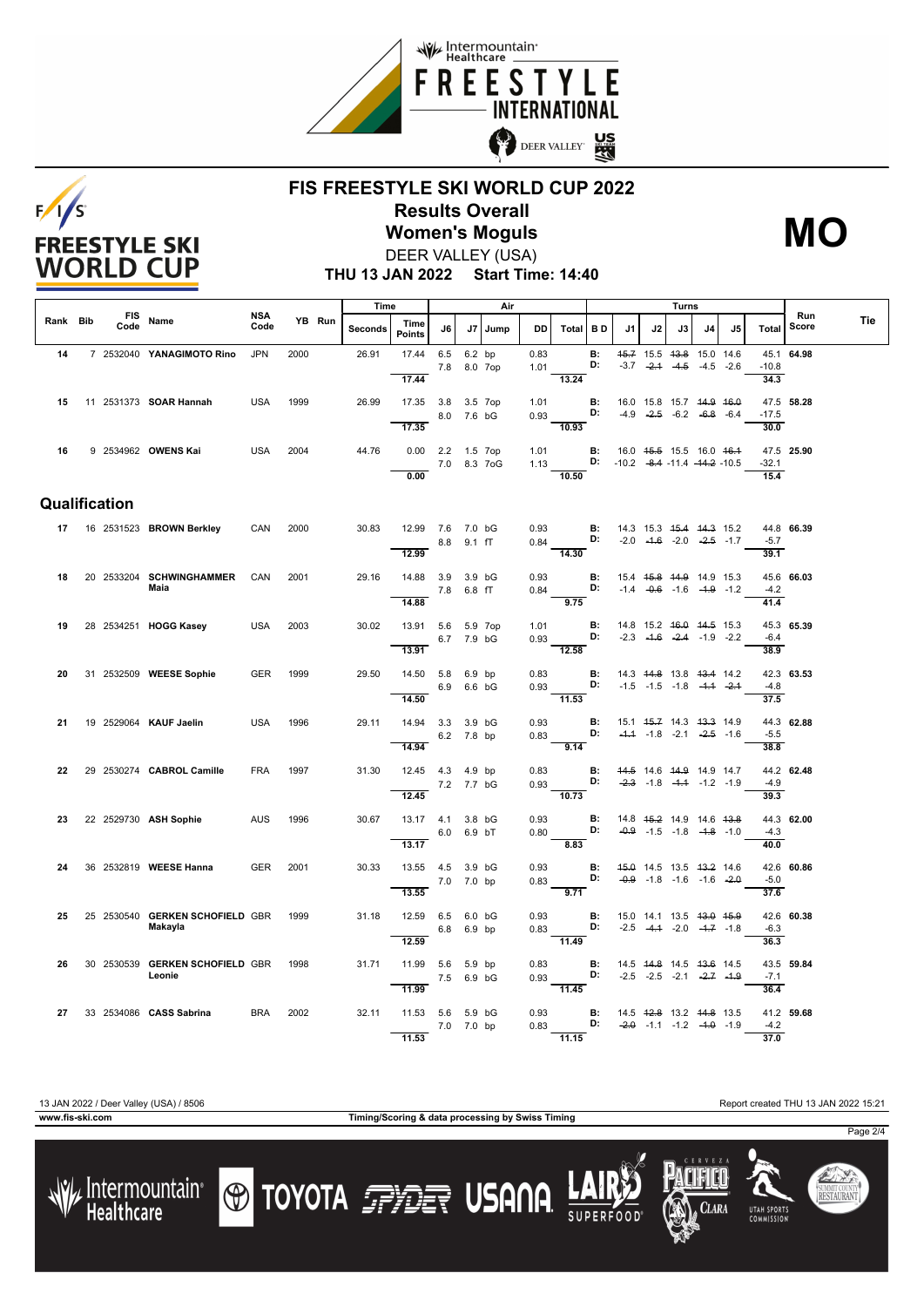



# **FIS FREESTYLE SKI WORLD CUP 2022 Results Overall Women's Moguls MO**



**THU 13 JAN 2022 Start Time: 14:40** DEER VALLEY (USA)

|          |                    |                                   |                    |      |        | Time    |                       | Air        |                      |         |              |          | Turns           |                                       |                                                                          |                             |                |    |                 |              |     |
|----------|--------------------|-----------------------------------|--------------------|------|--------|---------|-----------------------|------------|----------------------|---------|--------------|----------|-----------------|---------------------------------------|--------------------------------------------------------------------------|-----------------------------|----------------|----|-----------------|--------------|-----|
| Rank Bib | <b>FIS</b><br>Code | Name                              | <b>NSA</b><br>Code |      | YB Run | Seconds | Time<br><b>Points</b> | J6         |                      | J7 Jump | DD I         | Total BD |                 | J <sub>1</sub>                        | J2                                                                       | J3                          | J <sub>4</sub> | J5 | Total           | Run<br>Score | Tie |
| 28       |                    | 23 2532085 AMRENOVA Ayaulym KAZ   |                    | 2001 |        | 30.88   | 12.93                 | 5.2        | 5.5 bp<br>7.8 7.5 bG |         | 0.83<br>0.93 |          | <b>B:</b><br>D: |                                       | 14.0 42.2 13.0 14.8 45.3<br>$-2.2$ $-2.4$ $-2.9$                         |                             | $-2.0 - 1.5$   |    | $-6.6$          | 41.8 59.67   |     |
| 29       |                    | 10 2484416 COX Britteny           | AUS                | 1994 |        | 30.04   | 12.93<br>13.88        | 6.7        | 5.7 bT<br>4.2 5.7 bG |         | 0.80<br>0.93 | 11.54    | В:<br>D:        |                                       | 14.9   45.8   15.7   14.7   44.6<br>$-2.2 -3.2 -2.8$                     |                             | $-4.0 -3.2$    |    | 35.2<br>$-9.2$  | 45.3 59.54   |     |
| 30       |                    | 32 2532844 HOGG Madison           | <b>USA</b>         | 2001 |        | 31.35   | 13.88<br>12.40        | 4.6        | 6.5 bp               |         | 0.83         | 9.56     | в:              |                                       | 45.5 14.6 15.0 44.4 14.7                                                 |                             |                |    | 36.1            | 44.3 57.35   |     |
|          |                    |                                   |                    |      |        |         | 12.40                 | 5.3        | 4.5 bG               |         | 0.93         | 9.15     | D:              |                                       | $-2.5$ $-3.0$ $-4.8$ $-3.0$ $-3.5$                                       |                             |                |    | $-8.5$<br>35.8  |              |     |
| 31       |                    | 37 2531939 NUNN Skyler            | GBR                | 1999 |        | 30.81   | 13.01<br>13.01        | 3.9<br>3.9 | 4.0 IG<br>4.8 bp     |         | 0.94<br>0.83 | 7.31     | В:<br>D:        | $-3.1$                                | 45.4 13.0 14.5 42.5 14.5                                                 | $-2.7$ $-4.4$ $-2.2$ $-1.9$ |                |    | $-6.8$<br>35.2  | 42.0 55.52   |     |
| 32       |                    | 35 2528169 GASPARINI Nicole       | SUI                | 1997 |        | 33.16   | 10.34                 | 7.1<br>4.0 | $6.0$ bT<br>3.9 bG   |         | 0.80<br>0.93 |          | В:<br>D:        |                                       | 13.0 44.2 44.0 11.1 14.2<br>$-2.2$ $-4.6$ $-4.6$ $-4.7$ $-3.3$           |                             |                |    | $-10.1$         | 38.3 47.45   |     |
| 33       |                    | 38 2527373 HIMBURY Madii          | <b>AUS</b>         | 1994 |        | 34.79   | 10.34<br>8.49         | 6.5        | 6.9 bT               |         | 0.80         | 8.91     | <b>B:</b>       |                                       | 13.0 42.7 44.4 13.6 13.7                                                 |                             |                |    | 28.2            | 40.3 43.25   |     |
|          |                    |                                   |                    |      |        |         | 8.49                  | 0.0        | 0.0 NJ               |         | 0.00         | 5.36     | D:              |                                       | $-4.0$ $-3.8$ $-3.1$                                                     |                             | $-2.1 - 4.1$   |    | $-10.9$<br>29.4 |              |     |
| 34       |                    | 21 2531720 GAGNON Sofiane         | CAN                | 1999 |        | 33.71   | 9.72<br>9.72          | 4.5<br>5.3 | 5.0 bT<br>6.0 bG     |         | 0.80<br>0.93 | 9.05     | <b>B:</b><br>D: | $-11.6$ $-7.6$ $-12.3$ $-7.9$ $-11.5$ | 15.3 14.0 15.0 43.8 46.4                                                 |                             |                |    | $-31.0$<br>13.3 | 44.3 32.07   |     |
| 35       |                    | 39 2534866 KARIOTIS Kylie         | <b>USA</b>         | 2004 |        | 32.17   | 11.46                 | 2.0        | 3.7 bG<br>6.4 7.1 fT |         | 0.93<br>0.84 |          | В:<br>D:        |                                       | 12.5 11.1 <del>10.7</del> 12.1 <del>13.8</del><br>$-8.2$ $-10.6$ $-14.5$ |                             | $-8.2 - 8.8$   |    | $-27.6$         | 35.7 27.87   |     |
| 36       |                    | 27 2530097 RAMSAUER Katharina AUT |                    | 1995 |        | 36.20   | 11.46<br>6.89         | 3.2        | 1.9 <sub>bG</sub>    |         | 0.93         | 8.31     | <b>B:</b>       |                                       | 12.8 12.2 10.8 <del>10.2 13.9</del>                                      |                             |                |    | 8.1             | 35.8 18.27   |     |
|          |                    |                                   |                    |      |        |         | 6.89                  | 4.0        | 3.8 bT               |         | 0.80         | 5.48     | D:              |                                       | $-9.8$ $-8.8$ $-13.6$ $-9.2$ $-10.9$                                     |                             |                |    | $-29.9$<br>5.9  |              |     |

| Jury                          |                       |            | <b>Technical Data</b> |                        |            |
|-------------------------------|-----------------------|------------|-----------------------|------------------------|------------|
| <b>FIS Technical Delegate</b> | <b>VIDOVIC Roman</b>  | <b>SLO</b> | Course Name           | Champion               |            |
| <b>Head Judge</b>             | ORSATTI Alberto       | ITA        | Length                | 248m                   |            |
| <b>Chief of Competition</b>   | ROTERMUND Konrad      | <b>USA</b> | l Course / Gate Width | 20.0m / 11.0m          |            |
| <b>Officials</b>              |                       |            | Gradient              | $28^\circ$             |            |
| <b>FIS Race Director</b>      | <b>RINALDI Andrea</b> | <b>FIS</b> | <b>Pace Time</b>      | 28.18                  |            |
| <b>Chief of Course</b>        | <b>SCHIRMAN Nat</b>   | USA        | Judges                |                        |            |
|                               |                       |            | Judge 1 (Turns)       | TANAKA SUNDEKVIST Tina | <b>JPN</b> |
|                               |                       |            | Judge 2 (Turns)       | <b>CLOT Monique</b>    | <b>SUI</b> |
|                               |                       |            | Judge 3 (Turns)       | KIKAJON Pär-Magnus     | <b>SWE</b> |
|                               |                       |            | Judge 4 (Turns)       | <b>KOHLY Marion</b>    | <b>FRA</b> |
|                               |                       |            | Judge 5 (Turns)       | <b>KLANCAR Marko</b>   | <b>SLO</b> |
|                               |                       |            | Judge 6 (Air)         | YAKHEEV Anatoly        | <b>RUS</b> |
|                               |                       |            | Judge 7 (Air)         | <b>SEARCH Chuck</b>    | USA        |